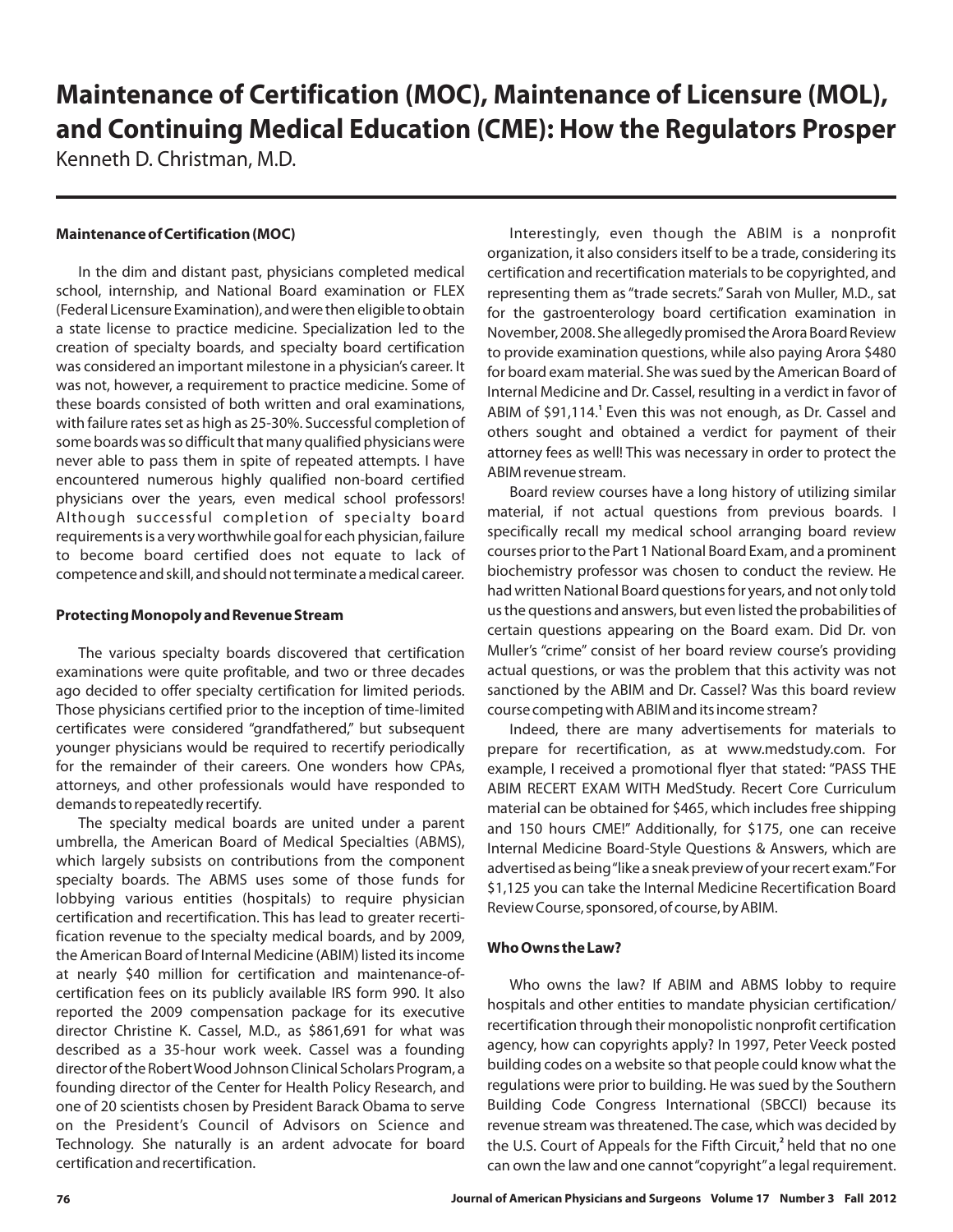The U.S. Supreme Court denied the petition for writ of certiori. Interestingly, the American Medical Association (AMA) filed amicus briefs on behalf of Southern Building Code Congress, likely in an attempt to protect its ownership of the "law" as it pertains to CPT codes. AAPS filed amicus briefs supporting Veeck. **3**

How can nonprofits like ABIM use the ABMS to lobby to mandate physician certification/recertification, while simultaneously claiming"trade secrets"and"copyrighted material"? Is ABIM an altruistic nonprofit agency simply acting to protect the public from incompetent physicians? Or, is it a well‐lubricated money‐making machine? Are the ABMS and its component specialty medical boards a monopoly, since they attempt to invalidate any board that is not a part of the ABMS system? Is the ABIM a nonprofit, or is it a business enterprise with trade secrets, as the litigants claimed?

#### **Medical Education and the Oath of Hippocrates**

Perhaps the ABIM leadership should be reminded of the Oath of Hippocrates: "…and to teach them this art if they desire to learn it—without fee and covenant, to give a share of precepts and oral instruction and all the other learning to my sons and to the sons of him who has instructed me and to pupils who have signed the covenant and have taken the oath according to medical law, but to no one else [emphasis added]."

# **Maintenance of Certification— Does the Process Provide AnyValue?**

Is there any educational value to MOC? An AAPS survey of Ohio physicians yielded 85 responses: 55% of recertified respondents said it was irrelevant to their practice, while 50% indicated the process was onerous. Only 3% claimed it was a valuable protection for patients. An amazing 68% indicated they will quit before going through MOC again. I spoke with one surgeon who had to educate the examiner, who was not at all familiar with his area of expertise.

I know a fine physician on the staff of a hospital within a network. She applied for privileges at a second hospital within the same network since her patients were being admitted by hospitalists, and, upon discharge, were being referred elsewhere. She was denied privileges at the second hospital because she chose not to engage in the recertification experience. She is indeed board certified, but by a board outside ABMS. How does ABMS come to decide who practices medicine within a hospital? Apparently it engages in heavy lobbying. Is ABMS a monopoly? Does it engage in restraint of trade?

## **Can the MOC Cycle Be Stopped?**

How can this cycle be interrupted? Suggestions include:

1. By physicians refusing to be recertified. Specialty board certification is a laudable goal, but once is enough, and physicians should be no different from other professionals concerning recertification requirements.

- 2. By cutting the funding to the ABMS. Each physician should demand that his specialty medical board refuse to fund and participate in ABMS activities.
- 3. By insisting on full transparency by the specialty medical boards. Furthermore, they should be required to produce evidence that specialty board recertification improves the quality of medical care.There is at present no such evidence.

#### **Maintenance of Licensure (MOL)**

State medical boards issue medical licenses to physicians practicing in their respective states. Each state medical board also belongs to the Federation of State Medical Boards (FSMB), which also represents itself to the public as a nonprofit organization. However, the FSMB's lucrative adventures with testing organizations lead it to desire more and more examinations for physicians. It is unclear whether or not state medical boards send a portion of medical licensure fees to FSMB, which has a significant lobbying budget. According to its IRS form 990 for 2010, its president received a compensation package of more than \$500,000.

## **Federation of State Medical Board Launches MOL Assault on Physicians**

In February 2011, the FSMB held a meeting entitled Maintenance of Licensure Implementation Group. Maintenance of Licensure (MOL) refers to additional requirements above and beyond continuing medical education (CME) in order to renew a medical license. In order to justify this additional burden upon physicians, FSMB cites the need for public protection. Others claim that legislators demand it and the public wants it. FSMB advances "lifelong learning," a concept to which all good physicians adhere. Lifelong learning to FSMB, however, means an additional lucrative lifelong revenue stream. For physicians, already struggling with decreased compensation, it will siphon both time and resources.

The MOL implementation group included an attorney, a physician assistant, and a former senior program officer from the Robert Wood Johnson Foundation.<sup>4</sup> It would seem odd that lawyers and physician assistants would sit on committees that determine the maintenance of licensure requirements for physicians. The lawyer was Richard Whitehouse, executive director of the State Medical Board of Ohio. In a March/April 2011 article in the newsletter of the Academy of Medicine of Cleveland & Northern Ohio,<sup>5</sup>he writes:

Currently, Ohio and other medical boards rely upon continuing medical education as a mechanism to insure some semblance of continued competency. But, this alone is not enough, as there may be no relationship between the CME taken and the actual nature of the physician's practice. Beyond this, the best that medical boards have offered in augmenting their regulatory efforts are complaint‐driven programs limited to quality intervention, remediation, or rehabilitation….

[Ohio needs more regulation in order to] do even more to provide the public with meaningful assurance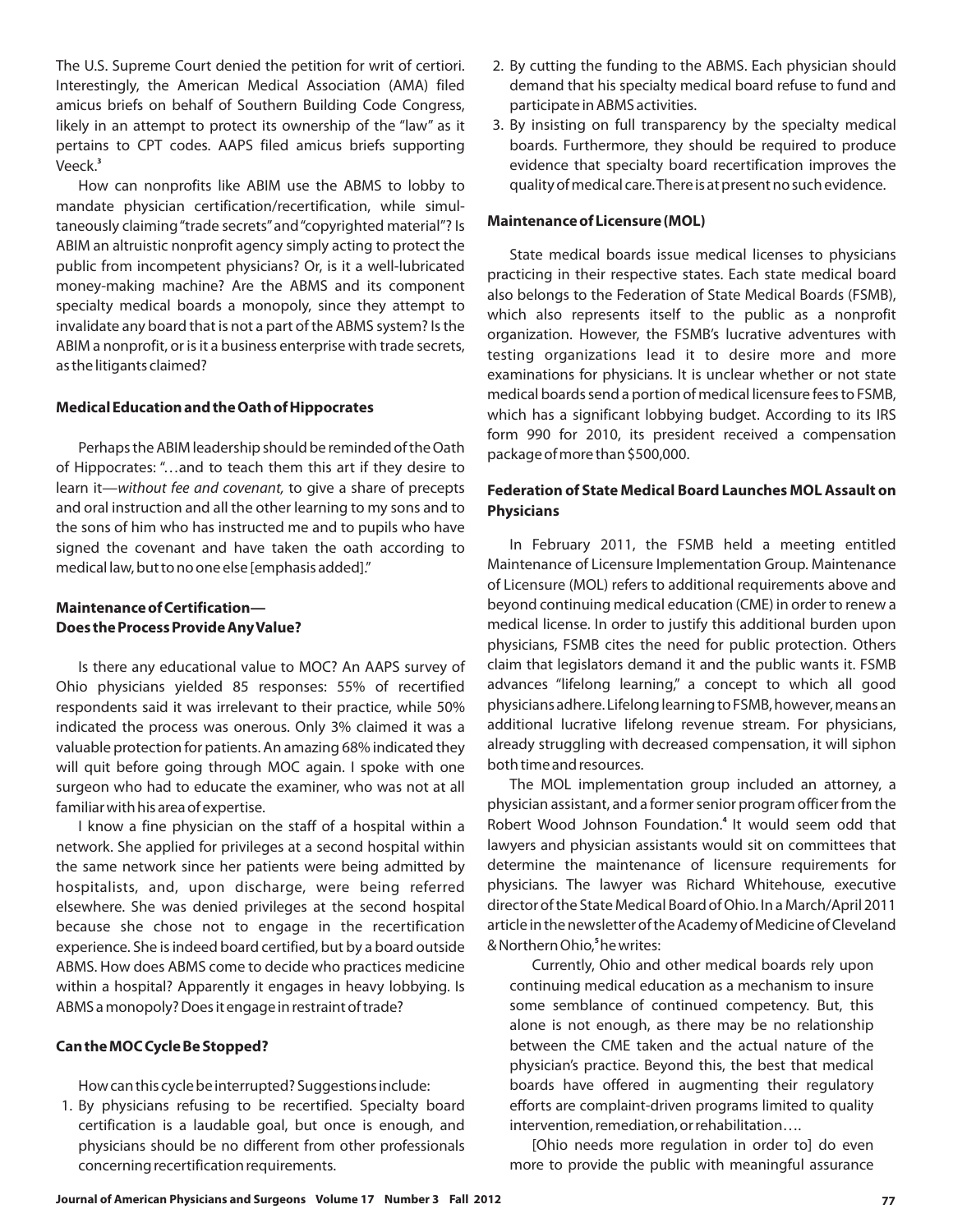that licensure renewal does indeed connote continued competence. Ohio and state medical boards across the country are currently embracing a new approach to ensure that physicians can better fulfill this profession's obligation in a matter transparent to the public. Whitehouse's closure is chilling:

If the best outcome in battle is achieved with unsheathing the sword, so too should medical boards strive to achieve their goal of public protection in such a manner as to avoid disciplinary battle whenever possible. Among other things, this means doing more to ensure the ongoing competency of physicians to avoid human and systems‐based errors. MOL accomplishes this, thereby saving the sword of discipline for cases of reckless behavior. It is a better approach to protecting the public and preserving the integrity of the medical profession.

From attorney Whitehouse's description, it would sound as if medical incompetency in Ohio is rampant. However, Paul Kempen, M.D., Ph.D., did exhaustive Freedom of Information Act research of 2011 State Medical Board of Ohio documentation of all actions against physicians in Ohio and confirmed only one who was disciplined for medical incompetency issues after leaving the state, while continuing to practice in N.Y. That's right, only one out of 42,000 physicians licensed by the State of Ohio. (P.M. Kempen, personal communication, 2012).

The MOL implementation group selected Ohio as one of the pilot states for implementing MOL (perhaps the pilot state). Surprisingly, even though FSMB is intent on implementing the program, MOL is not clearly defined. One description<sup>6</sup> is: "The MOL framework helps address these concerns by envisioning 3 components (reflective self‐assessment, assessment of knowledge and skills, and performance in practice) that would be periodically required of actively licensed physicians in their area of practice in order for them to renew their license."The only thing that is clear is that it will be expensive, time consuming, and something above and beyond current CME requirements.

#### **Ohio State Medical Association Strongly Opposes MOL**

In March 2012, the Ohio State Medical Association (OSMA) House of Delegates passed a resolution which called for OSMA to actively oppose any efforts by the State Medical Board of Ohio to implement licensure renewal requirements different from than those currently in place for physicians in Ohio. In spite of this, the FSMB continued its efforts to implement MOL, claiming that any MOL requirements in Ohio would not take effect for 5‐10 years. According to the official publication of the OSMA,"it has become clear that maintenance of certification (MOC) will not be mandated by the Medical Board to meet the guidelines for MOL." Even though this is slightly reassuring, it is not at all clear **7** that FSMB has abandoned MOL. On the contrary, they may very well move on to other pilot states. These include Colorado, California, Delaware, Massachusetts, Mississippi, Ohio, Oklahoma, Oregon,Virginia, andWisconsin.

Why was the FSMB pursuing a requirement for MOC as part of its MOL program? There seems to be a connection between the ABMS and the FSMB. Barbara Schneidman, M.D., M.P.H., was interim president and CEO of the FSMB in 2009. She served as the Associate Vice President of ABMS from 1993‐1998 and as vice president for Medical Education at the AMA from 2002 to 2008. **8**

#### **Proposed Model Legislation**

If MOL develops roots in any state, it will quickly spread to other states, subjecting all physicians to the"unsheathed sword." This is why the AAPS presented model legislation to state legislators across the country at the July 2012 meeting of the American Legislative Exchange Council (ALEC). That model legislation is as follows:

#### **Patient Access Expansion Act (Draft, July 26, 2012)**

#### **Summary**

This Act prohibits maintenance of licensure, maintenance of certification, and specialty certification as requirements to practice medicine. It also prohibits the state medical board from funding the Federation of State Medical boards.

#### **Definitions:**

Maintenance of Licensure (MOL) is defined as state medical board requirements for physician re‐licensure above and beyond current continuing medical education (CME) requirements.

Maintenance of Certification (MOC) is defined as periodic recertification requirements as specified by various specialty medical boards in order for a physician to represent himself/herself as being board certified.

#### **Provisions**

**Section 1. Short Title**. This act shall be known as the "Patient Access Expansion Act."

# **Section 2. Prohibition of Maintenance of Licensure, Maintenance of Certification, Specialty Certification to Practice Medicine.**

The state of {insert state} is prohibited from requiring any form of maintenance of licensure, maintenance of certification, or original certification by a specialty medical board, in order to practice medicine within the state. This Act shall apply to hospitals, insurers, other third‐party payers, and the {insert state medical board} **.**

## **Section 3. Prohibition of State Funding of Federation of State Medical Boards.**

The {insert state medical board} is prohibited from funding the Federation of State Medical Boards (FSMB). Funds from physician licensures shall not be sent to FSMB and the state of {insert state} shall not permit any money to be forwarded to FSMB from this state.

**Section 3. {Severability Clause} Section 4. {Repealer Clause} Section 5. {Effective Date}**